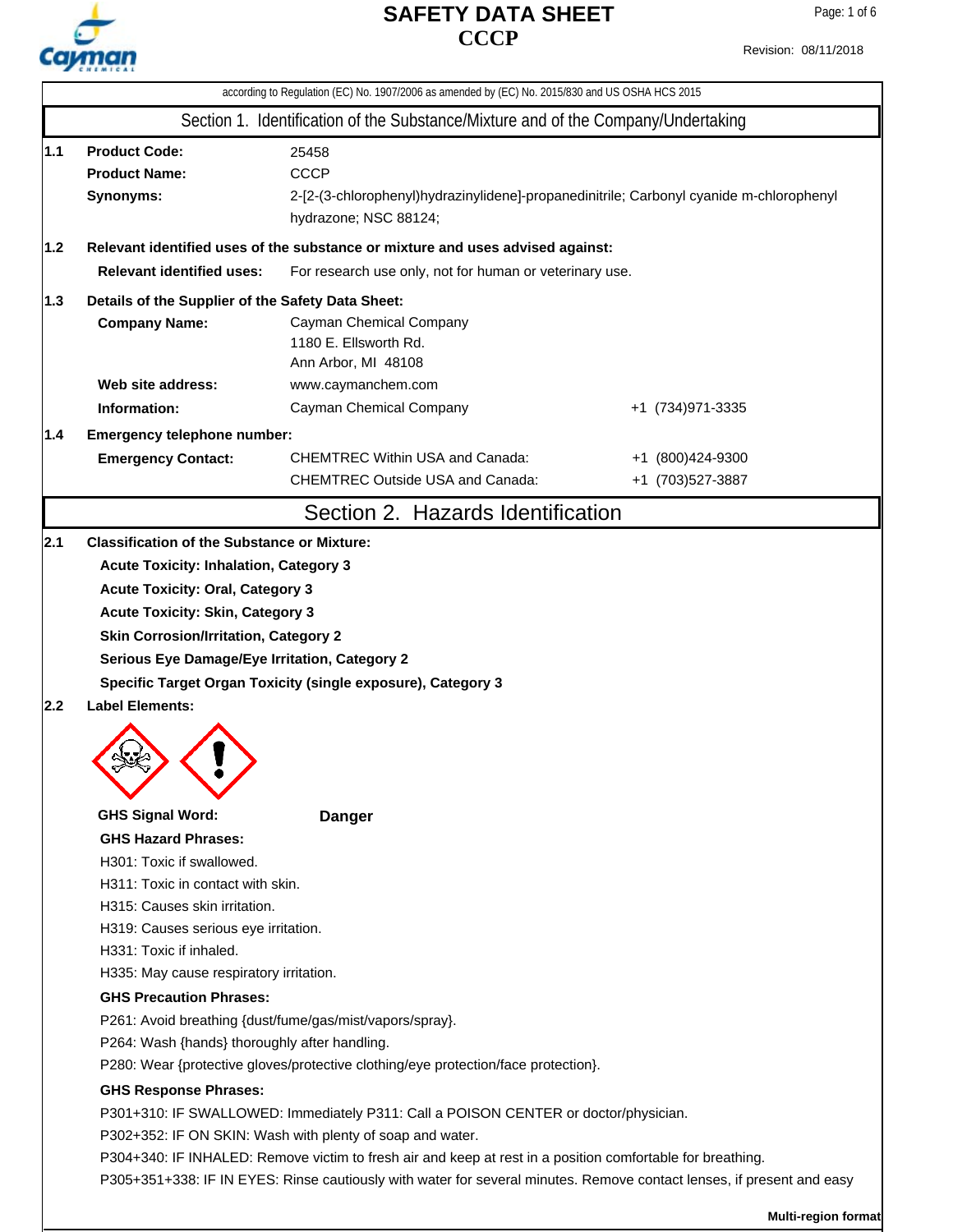

Page: 2 of 6

| P321: Specific treatment {see  on this label}.                     |
|--------------------------------------------------------------------|
| P330: Rinse mouth.                                                 |
| P332+313: If skin irritation occurs, get medical advice/attention. |

to do. Continue rinsing.

P337+313: If eye irritation persists, get medical advice/attention.

P361+364: Take off immediately all contaminated clothing and wash it before reuse.

P362+364: Take off contaminated clothing and wash it before reuse.

**GHS Storage and Disposal Phrases:**

Please refer to Section 7 for Storage and Section 13 for Disposal information.

**2.3** Adverse Human Health Causes serious eye irritation. **Adverse Human Health**

> Causes skin irritation. **Effects and Symptoms:**

> > Material may be irritating to the mucous membranes and upper respiratory tract.

May cause respiratory system irritation.

Toxic if inhaled, swallowed, or in contact with skin.

To the best of our knowledge, the toxicological properties have not been thoroughly investigated.

## Section 3. Composition/Information on Ingredients

| CAS H/<br><b>RTECS#</b> | Hazardous Components (Chemical Name)/<br><b>REACH Registration No.</b> | <b>Concentration</b> | EC No./<br>EC Index No. | <b>GHS Classification</b>                                                                                                                      |
|-------------------------|------------------------------------------------------------------------|----------------------|-------------------------|------------------------------------------------------------------------------------------------------------------------------------------------|
| 555-60-2<br>FG5600000   | Propanedinitrile, [(3-chlorophenyl)hydrazono]-                         | $100.0\%$            | 209-103-7<br><b>NA</b>  | Acute Tox.(O) 3: H301<br>Acute Tox.(D) 3: H311<br>Acute Tox.(I) 3: H331<br>Skin Corr. 2: H315<br>Eye Damage 2A: H319<br>STOT (SE) 3: H335 H336 |

### Section 4. First Aid Measures

#### **Description of First Aid 4.1**

| Measures:               |                                                                                                                           |
|-------------------------|---------------------------------------------------------------------------------------------------------------------------|
| In Case of Inhalation:  | Remove to fresh air. If not breathing, give artificial respiration or give oxygen by trained personnel.                   |
|                         | Get immediate medical attention.                                                                                          |
|                         | In Case of Skin Contact: Immediately wash skin with soap and plenty of water for at least 15 minutes. Remove contaminated |
|                         | clothing. Get medical attention if symptoms occur. Wash clothing before reuse.                                            |
| In Case of Eye Contact: | Hold eyelids apart and flush eyes with plenty of water for at least 15 minutes. Have eyes examined                        |
|                         | and tested by medical personnel.                                                                                          |
| In Case of Ingestion:   | Wash out mouth with water provided person is conscious. Never give anything by mouth to an                                |
|                         | unconscious person. Get medical attention. Do NOT induce vomiting unless directed to do so by                             |
|                         | medical personnel.                                                                                                        |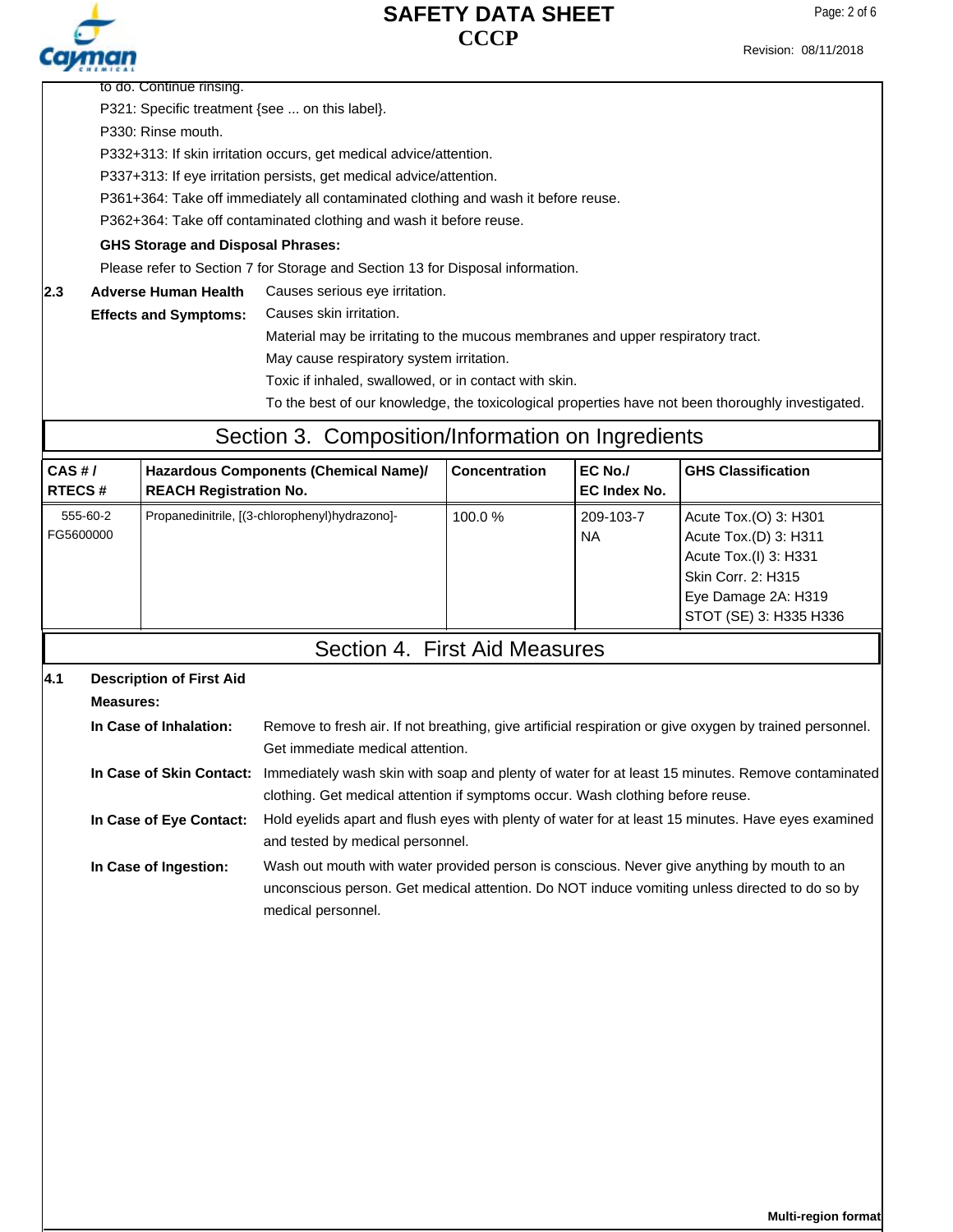# Cayman

### **CCCP SAFETY DATA SHEET**

Revision: 08/11/2018

|                                                                            |                                                                                                            | Section 5. Fire Fighting Measures                                                                                        |  |  |  |  |  |
|----------------------------------------------------------------------------|------------------------------------------------------------------------------------------------------------|--------------------------------------------------------------------------------------------------------------------------|--|--|--|--|--|
| 5.1                                                                        | Use alcohol-resistant foam, carbon dioxide, water, or dry chemical spray.<br><b>Suitable Extinguishing</b> |                                                                                                                          |  |  |  |  |  |
| Use water spray to cool fire-exposed containers.<br>Media:                 |                                                                                                            |                                                                                                                          |  |  |  |  |  |
|                                                                            |                                                                                                            | Unsuitable Extinguishing A solid water stream may be inefficient.                                                        |  |  |  |  |  |
| Media:                                                                     |                                                                                                            |                                                                                                                          |  |  |  |  |  |
| 5.2                                                                        | Flammable Properties and No data available.                                                                |                                                                                                                          |  |  |  |  |  |
|                                                                            | Hazards:                                                                                                   |                                                                                                                          |  |  |  |  |  |
|                                                                            |                                                                                                            | No data available.                                                                                                       |  |  |  |  |  |
|                                                                            | Flash Pt:                                                                                                  | No data.                                                                                                                 |  |  |  |  |  |
|                                                                            | <b>Explosive Limits:</b>                                                                                   | LEL: No data.<br>UEL: No data.                                                                                           |  |  |  |  |  |
|                                                                            | <b>Autoignition Pt:</b>                                                                                    | No data.                                                                                                                 |  |  |  |  |  |
| 5.3                                                                        |                                                                                                            | Fire Fighting Instructions: As in any fire, wear self-contained breathing apparatus pressure-demand (NIOSH approved or   |  |  |  |  |  |
|                                                                            |                                                                                                            | equivalent), and full protective gear to prevent contact with skin and eyes.                                             |  |  |  |  |  |
|                                                                            |                                                                                                            | Section 6. Accidental Release Measures                                                                                   |  |  |  |  |  |
| 6.1                                                                        | <b>Protective Precautions,</b>                                                                             | Avoid breathing vapors and provide adequate ventilation.                                                                 |  |  |  |  |  |
|                                                                            |                                                                                                            | Protective Equipment and As conditions warrant, wear a NIOSH approved self-contained breathing apparatus, or respirator, |  |  |  |  |  |
|                                                                            | <b>Emergency Procedures:</b>                                                                               | and appropriate personal protection (rubber boots, safety goggles, and heavy rubber gloves).                             |  |  |  |  |  |
| 6.2                                                                        | <b>Environmental</b>                                                                                       | Take steps to avoid release into the environment, if safe to do so.                                                      |  |  |  |  |  |
|                                                                            | <b>Precautions:</b>                                                                                        |                                                                                                                          |  |  |  |  |  |
| 6.3<br>Methods and Material For Contain spill and collect, as appropriate. |                                                                                                            |                                                                                                                          |  |  |  |  |  |
|                                                                            |                                                                                                            | Containment and Cleaning Transfer to a chemical waste container for disposal in accordance with local regulations.       |  |  |  |  |  |
|                                                                            | Up:                                                                                                        |                                                                                                                          |  |  |  |  |  |
|                                                                            |                                                                                                            | Section 7. Handling and Storage                                                                                          |  |  |  |  |  |
| 7.1                                                                        | Precautions To Be Taken Avoid breathing dust/fume/gas/mist/vapours/spray.                                  |                                                                                                                          |  |  |  |  |  |
|                                                                            | Avoid prolonged or repeated exposure.<br>in Handling:                                                      |                                                                                                                          |  |  |  |  |  |
| 7.2                                                                        |                                                                                                            | Precautions To Be Taken Keep container tightly closed.                                                                   |  |  |  |  |  |
|                                                                            | in Storing:                                                                                                | Store in accordance with information listed on the product insert.                                                       |  |  |  |  |  |
|                                                                            |                                                                                                            | Section 8. Exposure Controls/Personal Protection                                                                         |  |  |  |  |  |
| 8.1                                                                        | <b>Exposure Parameters:</b>                                                                                |                                                                                                                          |  |  |  |  |  |
| 8.2                                                                        | <b>Exposure Controls:</b>                                                                                  |                                                                                                                          |  |  |  |  |  |
| 8.2.1                                                                      | <b>Engineering Controls</b>                                                                                | Use process enclosures, local exhaust ventilation, or other engineering controls to control airborne                     |  |  |  |  |  |
|                                                                            | (Ventilation etc.):                                                                                        | levels below recommended exposure limits.                                                                                |  |  |  |  |  |
| 8.2.2                                                                      | <b>Personal protection equipment:</b>                                                                      |                                                                                                                          |  |  |  |  |  |
|                                                                            | <b>Eye Protection:</b>                                                                                     | Safety glasses                                                                                                           |  |  |  |  |  |
|                                                                            | <b>Protective Gloves:</b>                                                                                  | Compatible chemical-resistant gloves                                                                                     |  |  |  |  |  |
|                                                                            | Other Protective Clothing: Lab coat                                                                        |                                                                                                                          |  |  |  |  |  |
|                                                                            | <b>Respiratory Equipment</b>                                                                               | NIOSH approved respirator, as conditions warrant.                                                                        |  |  |  |  |  |
|                                                                            | (Specify Type):                                                                                            |                                                                                                                          |  |  |  |  |  |
|                                                                            | Work/Hygienic/Maintenan Do not take internally.                                                            |                                                                                                                          |  |  |  |  |  |
|                                                                            | ce Practices:                                                                                              | Facilities storing or utilizing this material should be equipped with an eyewash and a safety shower.                    |  |  |  |  |  |
|                                                                            |                                                                                                            | Wash thoroughly after handling.                                                                                          |  |  |  |  |  |
|                                                                            | No data available.                                                                                         |                                                                                                                          |  |  |  |  |  |
|                                                                            |                                                                                                            |                                                                                                                          |  |  |  |  |  |
|                                                                            |                                                                                                            |                                                                                                                          |  |  |  |  |  |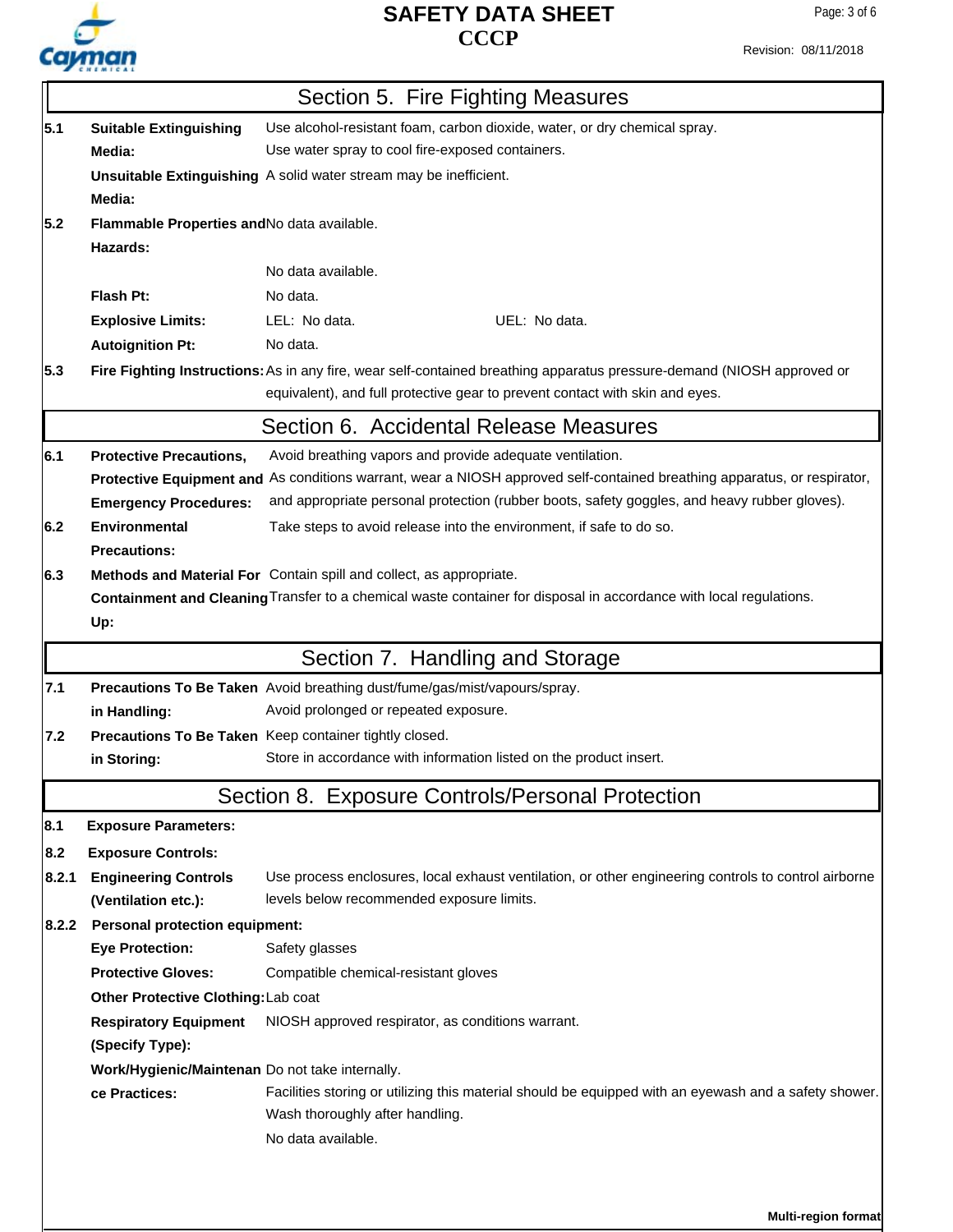

Revision: 08/11/2018

|                                                             | Section 9. Physical and Chemical Properties                  |                                                                                          |  |  |  |
|-------------------------------------------------------------|--------------------------------------------------------------|------------------------------------------------------------------------------------------|--|--|--|
| 9.1                                                         | <b>Information on Basic Physical and Chemical Properties</b> |                                                                                          |  |  |  |
|                                                             | $[$ ] Gas<br>[ ] Liquid<br>[X] Solid                         |                                                                                          |  |  |  |
|                                                             | <b>Appearance and Odor:</b>                                  | A crystalline solid                                                                      |  |  |  |
|                                                             | pH:                                                          | No data.                                                                                 |  |  |  |
|                                                             | <b>Melting Point:</b>                                        | No data.                                                                                 |  |  |  |
|                                                             | <b>Boiling Point:</b>                                        | No data.                                                                                 |  |  |  |
|                                                             | Flash Pt:                                                    | No data.                                                                                 |  |  |  |
|                                                             | <b>Evaporation Rate:</b>                                     | No data.                                                                                 |  |  |  |
|                                                             | Flammability (solid, gas):                                   | No data available.<br>LEL: No data.<br>UEL: No data.                                     |  |  |  |
|                                                             | <b>Explosive Limits:</b>                                     |                                                                                          |  |  |  |
|                                                             | Vapor Pressure (vs. Air or mm                                | No data.                                                                                 |  |  |  |
|                                                             | Hg):                                                         |                                                                                          |  |  |  |
|                                                             | Vapor Density (vs. Air = 1):                                 | No data.                                                                                 |  |  |  |
|                                                             | Specific Gravity (Water = 1):                                | No data.                                                                                 |  |  |  |
|                                                             | <b>Solubility in Water:</b>                                  | No data.                                                                                 |  |  |  |
|                                                             | <b>Solubility Notes:</b>                                     | $\sim$ 0.1 mg/ml in PBS (pH 7.2); $\sim$ 2 mg/ml in EtOH; $\sim$ 10 mg/ml in DMSO & DMF; |  |  |  |
|                                                             | <b>Octanol/Water Partition</b>                               | No data.                                                                                 |  |  |  |
|                                                             | <b>Coefficient:</b>                                          |                                                                                          |  |  |  |
|                                                             | <b>Autoignition Pt:</b>                                      | No data.                                                                                 |  |  |  |
|                                                             | <b>Decomposition Temperature:</b>                            | No data.                                                                                 |  |  |  |
|                                                             | Viscosity:                                                   | No data.                                                                                 |  |  |  |
| 9.2                                                         | <b>Other Information</b>                                     |                                                                                          |  |  |  |
|                                                             | <b>Percent Volatile:</b>                                     | No data.                                                                                 |  |  |  |
| C9H5CIN4<br>204.6<br><b>Molecular Formula &amp; Weight:</b> |                                                              |                                                                                          |  |  |  |
|                                                             |                                                              | Section 10. Stability and Reactivity                                                     |  |  |  |
| 10.1                                                        | <b>Reactivity:</b>                                           | No data available.                                                                       |  |  |  |
| 10.2                                                        | <b>Stability:</b>                                            | Unstable [ ]<br>Stable [X]                                                               |  |  |  |
| 10.3                                                        | <b>Stability Note(s):</b>                                    | Stable if stored in accordance with information listed on the product insert.            |  |  |  |
|                                                             | <b>Polymerization:</b>                                       | Will occur [ ]<br>Will not occur [X]                                                     |  |  |  |
| 10.4                                                        | <b>Conditions To Avoid:</b>                                  | No data available.                                                                       |  |  |  |
| 10.5                                                        | Incompatibility - Materials strong acids                     |                                                                                          |  |  |  |
|                                                             | To Avoid:                                                    | strong bases                                                                             |  |  |  |
|                                                             |                                                              | strong oxidizing agents                                                                  |  |  |  |
|                                                             |                                                              | stron reducing agents                                                                    |  |  |  |
| 10.6                                                        | <b>Hazardous</b>                                             | carbon dioxide                                                                           |  |  |  |
|                                                             | <b>Decomposition or</b>                                      | carbon monoxide                                                                          |  |  |  |
|                                                             | <b>Byproducts:</b>                                           | hydrogen chloride gas                                                                    |  |  |  |
|                                                             |                                                              | hydrogen cyanide<br>nitrogen oxides                                                      |  |  |  |
|                                                             |                                                              |                                                                                          |  |  |  |
|                                                             |                                                              |                                                                                          |  |  |  |
|                                                             |                                                              |                                                                                          |  |  |  |
|                                                             |                                                              |                                                                                          |  |  |  |
|                                                             |                                                              |                                                                                          |  |  |  |
|                                                             |                                                              |                                                                                          |  |  |  |
|                                                             |                                                              |                                                                                          |  |  |  |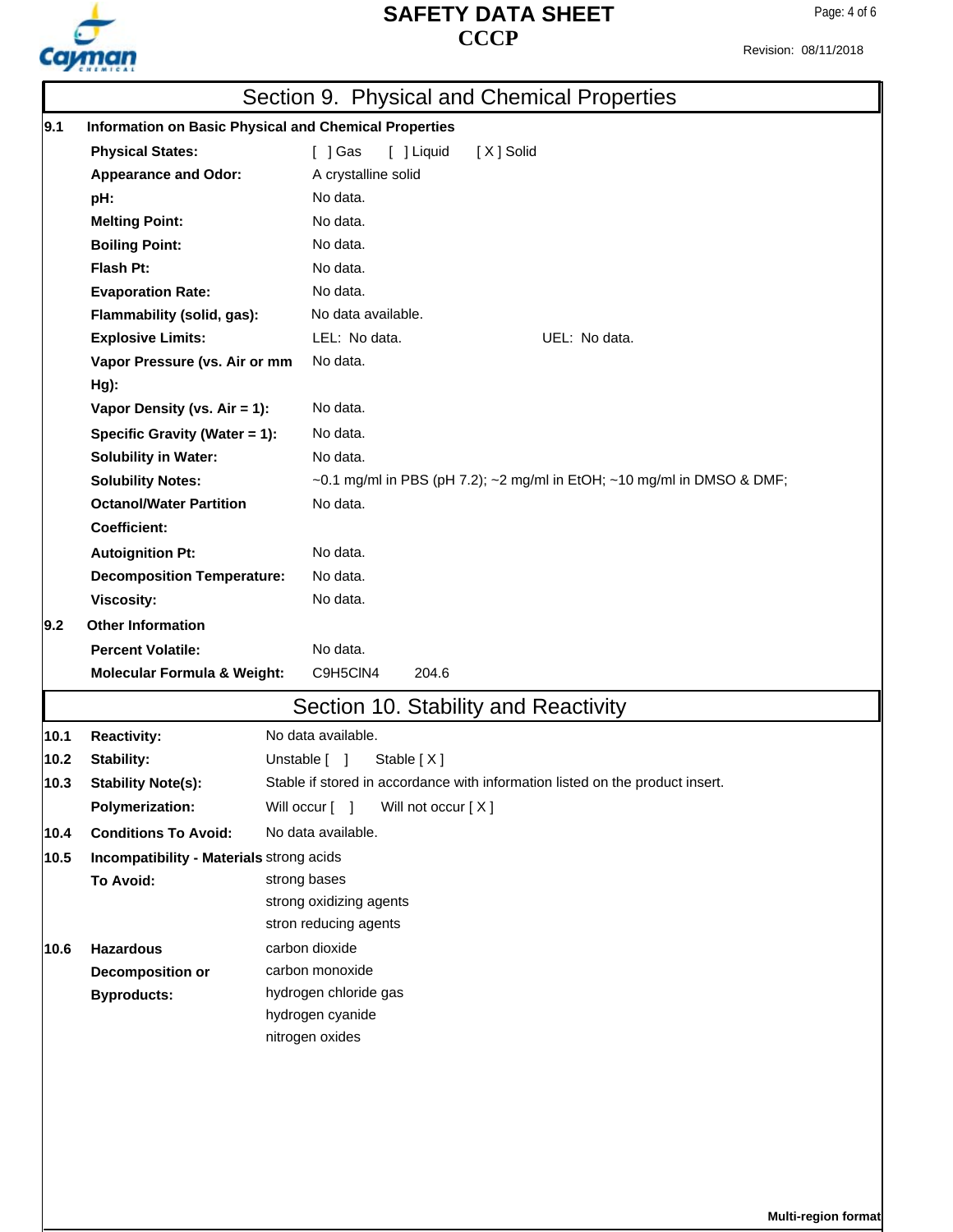

Revision: 08/11/2018

|          |                                                                                               |                                     | Section 11. Toxicological Information                                                            |                             |             |                    |                     |  |  |
|----------|-----------------------------------------------------------------------------------------------|-------------------------------------|--------------------------------------------------------------------------------------------------|-----------------------------|-------------|--------------------|---------------------|--|--|
| 11.1     | Information on<br>The toxicological effects of this product have not been thoroughly studied. |                                     |                                                                                                  |                             |             |                    |                     |  |  |
|          | <b>Toxicological Effects:</b>                                                                 |                                     | CCCP - Toxicity Data: Subcutaneous LDLO (rat): 50 mg/kg; Intraperitoneal LD50 (mouse): 8         |                             |             |                    |                     |  |  |
|          |                                                                                               | mg/kg;                              |                                                                                                  |                             |             |                    |                     |  |  |
|          | <b>Chronic Toxicological</b>                                                                  |                                     | CCCP - Investigated as a drug and mutagen.                                                       |                             |             |                    |                     |  |  |
|          | Effects:                                                                                      |                                     | Only select Registry of Toxic Effects of Chemical Substances (RTECS) data is presented here.     |                             |             |                    |                     |  |  |
|          |                                                                                               |                                     | See actual entry in RTECS for complete information.                                              |                             |             |                    |                     |  |  |
|          |                                                                                               |                                     | CCCP RTECS Number: FG5600000                                                                     |                             |             |                    |                     |  |  |
|          | Carcinogenicity:                                                                              |                                     | NTP? No<br>IARC Monographs? No                                                                   |                             |             | OSHA Regulated? No |                     |  |  |
| CAS#     |                                                                                               |                                     | <b>Hazardous Components (Chemical Name)</b>                                                      |                             | <b>IARC</b> | <b>ACGIH</b>       | <b>OSHA</b>         |  |  |
| 555-60-2 |                                                                                               |                                     | Propanedinitrile, [(3-chlorophenyl)hydrazono]-                                                   |                             | n.a.        | n.a.               | n.a.                |  |  |
|          |                                                                                               |                                     | Section 12. Ecological Information                                                               |                             |             |                    |                     |  |  |
| 12.1     | <b>Toxicity:</b>                                                                              | Avoid release into the environment. |                                                                                                  |                             |             |                    |                     |  |  |
|          |                                                                                               |                                     | Runoff from fire control or dilution water may cause pollution.                                  |                             |             |                    |                     |  |  |
| 12.2     | <b>Persistence and</b>                                                                        | No data available.                  |                                                                                                  |                             |             |                    |                     |  |  |
|          | Degradability:                                                                                |                                     |                                                                                                  |                             |             |                    |                     |  |  |
| 12.3     | <b>Bioaccumulative</b>                                                                        | No data available.                  |                                                                                                  |                             |             |                    |                     |  |  |
|          | <b>Potential:</b>                                                                             |                                     |                                                                                                  |                             |             |                    |                     |  |  |
| 12.4     | <b>Mobility in Soil:</b>                                                                      | No data available.                  |                                                                                                  |                             |             |                    |                     |  |  |
| 12.5     | <b>Results of PBT and vPvB</b> No data available.                                             |                                     |                                                                                                  |                             |             |                    |                     |  |  |
|          | assessment:                                                                                   |                                     |                                                                                                  |                             |             |                    |                     |  |  |
| 12.6     | Other adverse effects:                                                                        | No data available.                  |                                                                                                  |                             |             |                    |                     |  |  |
|          |                                                                                               |                                     | Section 13. Disposal Considerations                                                              |                             |             |                    |                     |  |  |
| 13.1     | Waste Disposal Method: Dispose in accordance with local, state, and federal regulations.      |                                     |                                                                                                  |                             |             |                    |                     |  |  |
|          |                                                                                               |                                     |                                                                                                  |                             |             |                    |                     |  |  |
|          |                                                                                               |                                     | Section 14. Transport Information                                                                |                             |             |                    |                     |  |  |
| 14.1     | <b>LAND TRANSPORT (US DOT):</b>                                                               |                                     |                                                                                                  |                             |             |                    |                     |  |  |
|          | <b>DOT Proper Shipping Name:</b>                                                              |                                     | Toxic solid, organic, n.o.s. (([(3-Chlorophenyl)hydrazono]malononitrile))                        |                             |             |                    |                     |  |  |
|          | <b>DOT Hazard Class:</b>                                                                      | 6.1                                 | <b>POISON</b>                                                                                    |                             |             |                    |                     |  |  |
|          | <b>UN/NA Number:</b>                                                                          | <b>UN2811</b>                       |                                                                                                  | <b>Packing Group:</b>       |             | III                |                     |  |  |
|          |                                                                                               |                                     |                                                                                                  |                             |             |                    |                     |  |  |
|          |                                                                                               | POISON                              |                                                                                                  |                             |             |                    |                     |  |  |
| 14.1     | <b>LAND TRANSPORT (European ADR/RID):</b>                                                     |                                     |                                                                                                  |                             |             |                    |                     |  |  |
|          | <b>ADR/RID Shipping Name:</b>                                                                 |                                     | Toxic solid, organic, n.o.s. (([(3-Chlorophenyl)hydrazono]malononitrile))                        |                             |             |                    |                     |  |  |
|          | <b>UN Number:</b>                                                                             | 2811                                |                                                                                                  | <b>Packing Group:</b>       |             | Ш                  |                     |  |  |
|          | <b>Hazard Class:</b>                                                                          | 6.1 - POISON                        |                                                                                                  |                             |             |                    |                     |  |  |
| 14.3     | AIR TRANSPORT (ICAO/IATA):                                                                    |                                     |                                                                                                  |                             |             |                    |                     |  |  |
|          | <b>ICAO/IATA Shipping Name:</b>                                                               |                                     | Toxic solid, organic, n.o.s. (([(3-Chlorophenyl)hydrazono]malononitrile))                        |                             |             |                    |                     |  |  |
|          | <b>UN Number:</b>                                                                             | 2811                                |                                                                                                  | <b>Packing Group:</b>       |             | III                |                     |  |  |
|          | <b>Hazard Class:</b>                                                                          | 6.1 - POISON                        |                                                                                                  | <b>IATA Classification:</b> |             | 6.1                |                     |  |  |
|          | <b>Additional Transport</b>                                                                   |                                     | Transport in accordance with local, state, and federal regulations.                              |                             |             |                    |                     |  |  |
|          | Information:                                                                                  |                                     | When sold in quantities of less than or equal to 1 mL, or 1 g, with an Excepted Quantity Code of |                             |             |                    |                     |  |  |
|          |                                                                                               |                                     |                                                                                                  |                             |             |                    |                     |  |  |
|          |                                                                                               |                                     |                                                                                                  |                             |             |                    | Multi-region format |  |  |